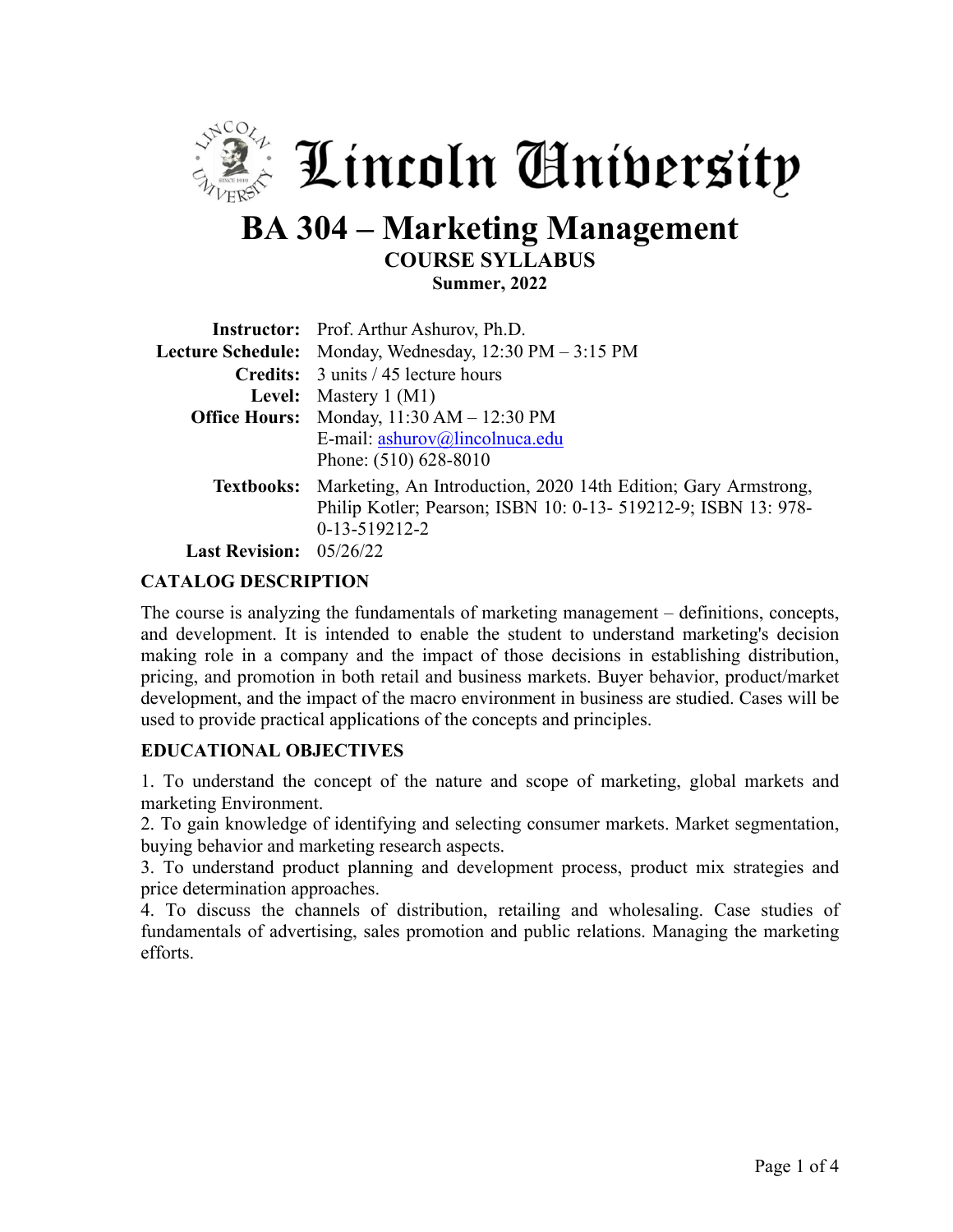|                | <b>Course LO</b>                                                                                                                                                                     | Program<br>LO    | <b>Institutional</b><br>LO                                        | <b>Assessment</b><br><b>Activities</b>                                                                       |
|----------------|--------------------------------------------------------------------------------------------------------------------------------------------------------------------------------------|------------------|-------------------------------------------------------------------|--------------------------------------------------------------------------------------------------------------|
| 1              | Demonstrate an ability to<br>understand and apply the<br>concepts and applications of<br>Marketing Management.                                                                       | PLO 1            | $\mathbb{L}$ O 1b, $\mathbb{L}$ O<br>2 <sub>b</sub>               | Homework,<br>participation in the<br>in-class discussions;<br>case studies; quizzes;<br>midterm/final exams. |
| $\overline{2}$ | Demonstrate essential skills of<br>managing and improving<br>marketing decisions in business                                                                                         | PLO <sub>2</sub> | $\mathbb{L}$ O 1b, $\mathbb{L}$ O<br>$2b$ , ILO $4b$              | Participation in the<br>in-class discussions;<br>case studies; quizzes.                                      |
| $\mathbf{3}$   | At the end of the course students<br>will be able to demonstrate<br>working knowledge of a variety<br>of methods and tools used in<br>managing and improving<br>marketing decisions. | PLO <sub>4</sub> | $\mathop{\mathrm{ILO}}$ 4b, $\mathop{\mathrm{ILO}}$<br>5b, ILO 6b | Course project<br>presentation, course<br>project report;<br>case studies; quizzes.                          |

## **COURSE LEARNING OUTCOMES**<sup>1</sup>

## **INSTRUCTIONAL METHODS**

#### *This is a direct classroom instruction course.*

The course will be conducted in the form of interactive discussions on the present small business entrepreneurial thinking and management practice. Case studies will be provided.

Assignments and projects require students to actively use resources of the library. Detailed guide to business *resources of the library* as well as the description of Lincoln University approach to *information literacy* are available at the Center for Teaching and Learning website (ctl.lincolnuca.edu).

### **ATTENDANCE**

Students are expected to attend each class section. If you cannot attend a class due to a valid reason, please notify the instructor prior to the class.

### **DROPPING THE CLASS**

If you decide not to continue in the class, please call or go to Admissions and Records and drop yourself. You do not need to involve the instructor. **Do not assume that the instructor will drop you for not attending the class.**

### **GRADING POLICY**

Grades will be earned as follows:

<sup>&</sup>lt;sup>1</sup> Detailed description of learning outcomes and information about the assessment procedure are available at the Center for Teaching and Learning website (ctl.lincolnuca.edu).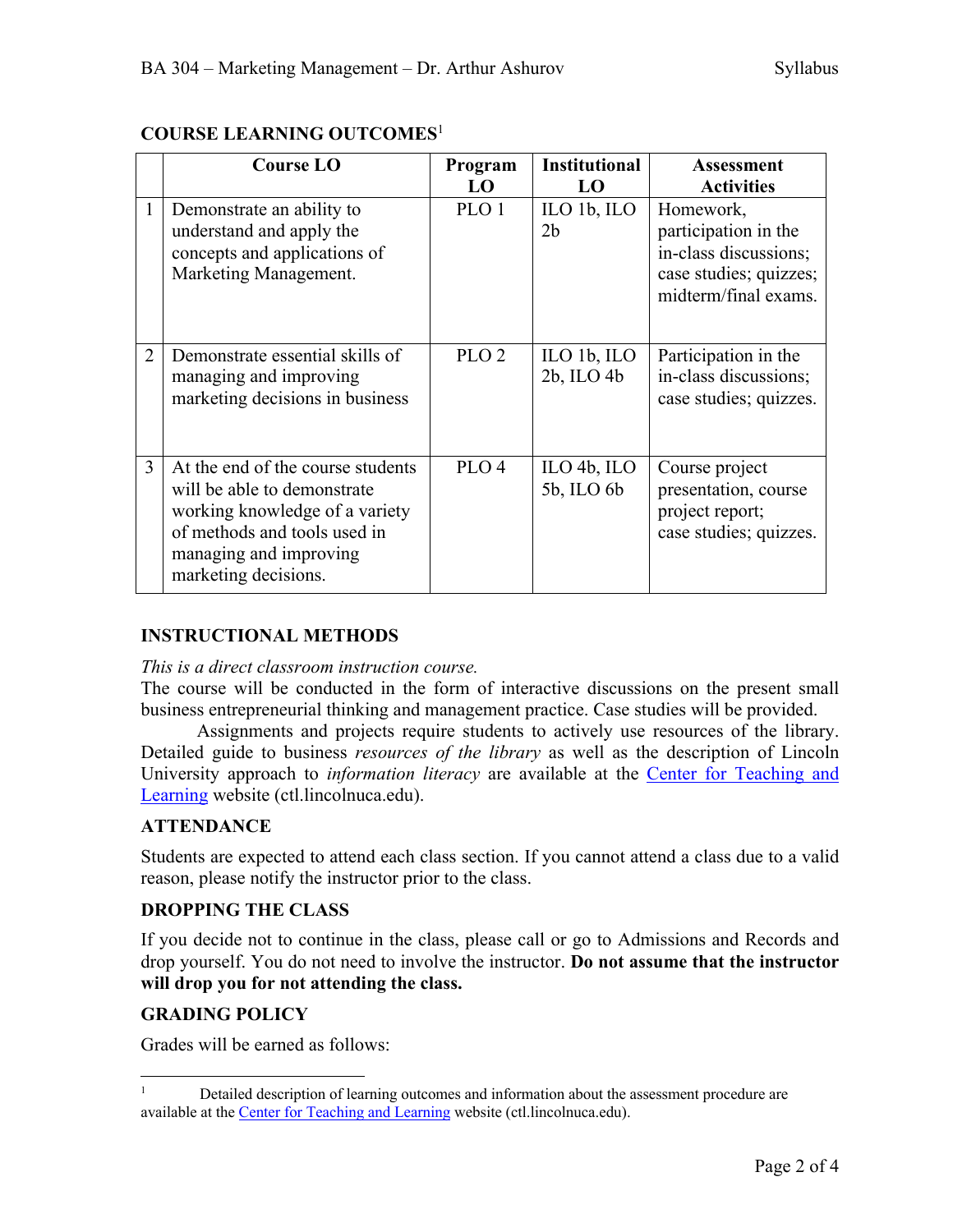| <b>Grade Structure</b>                | <b>Points</b> |
|---------------------------------------|---------------|
| Team Presentation $+$ Team Evaluation | $70 + 30$     |
| Attendance                            | 30            |
| Participation in the Class            | 70            |
| Midterm Exam                          | 100           |
| Final Exam                            | 100           |
| <b>Total Points</b>                   |               |

Your grade will be determined as follows:

| <b>Points Earned</b>      | <b>Letter Grade</b> |
|---------------------------|---------------------|
| 360-400; 340-359          | A: $A$ -            |
| 320-339; 300-319; 280-299 | $B^{+}$ ; B; B-     |
| 260-279; 240-259; 220-239 | $C^{+}$ ; C; C-     |
| 180-219                   |                     |
| 180>                      |                     |

## **EXAMS**

We will have two exams: midterm and final exam during the course of the semester. Exams will cover all assigned chapters, any additional readings or supplementary materials covered in class. The exams are NOT "open book" and "open notes".

Students may use a dictionary during exams.

Students need to complete missing assignments and tests, or retake the course. No tuition is required for completing the course.

#### *Absolutely no makeup tests and projects are allowed.*

### **OTHER COMMENTS**

- $\triangleright$  Please participate. What you put into the class will determine what you get out of it and what others get out of it.
- Ø Please come **on time.** Late arrivals disturb everyone else. Attendance will be taken in **10-15 minutes** after the beginning of each class.
- Ø Students may not read other materials (newspapers, magazines) during class.
- $\triangleright$  Students are to remain in class during the entire session with the exception of breaks. **Students are not allowed to come and go during class session.**
- $\triangleright$  If you miss a class, you are responsible for getting notes/slide printouts on the material covered from a classmate or the instructor.
- Ø To avoid distracting noise in class, cellular phones **must** be turned off or the ringing mode silenced.
- $\triangleright$  All class participants are expected to exhibit respectful behaviors to other students and the instructor. All students have the right and privilege to learn in the class, free from harassment and disruption. Inappropriate or disruptive behavior will not be tolerated, nor will lewd of foul language